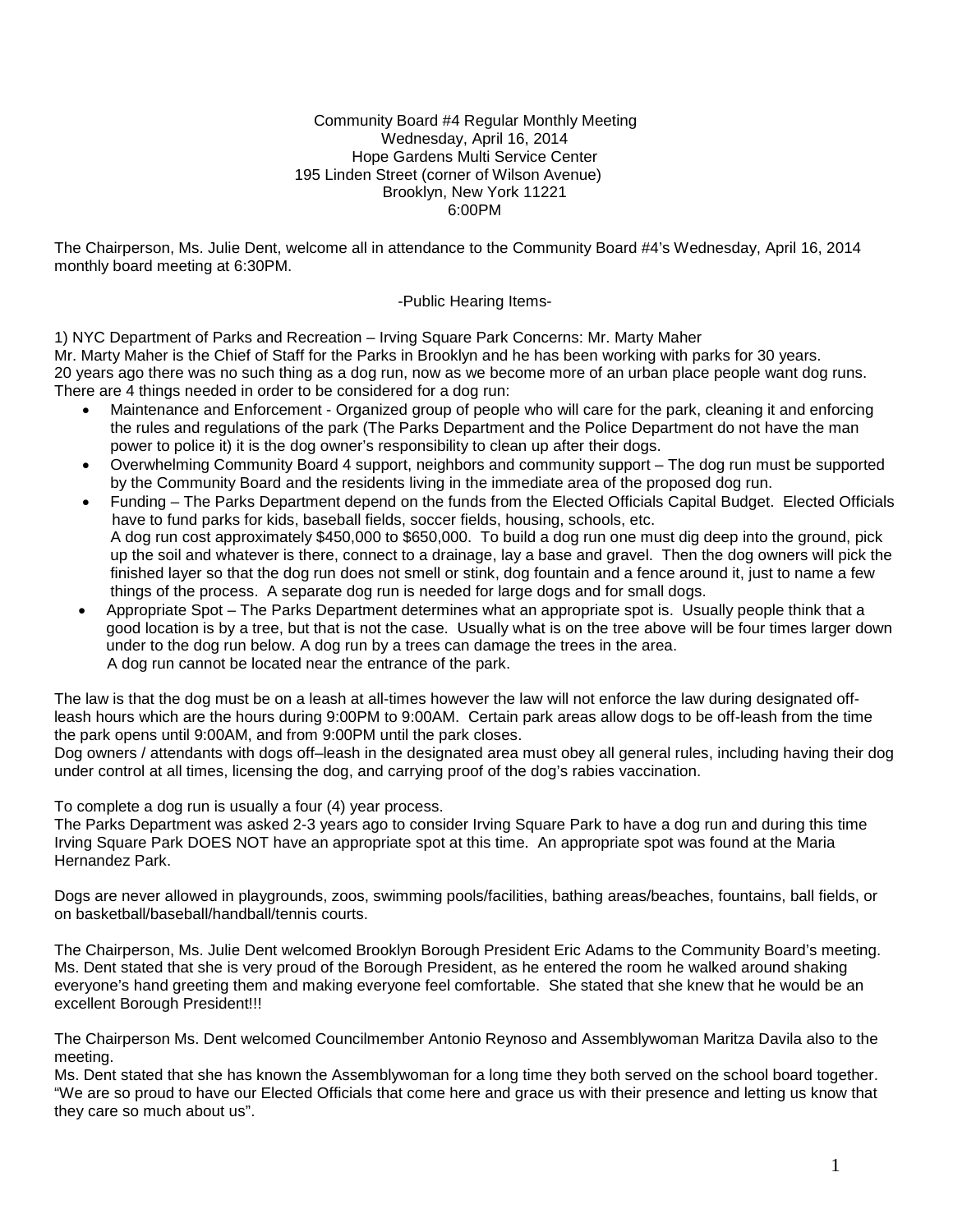Ms. Dent introduced Councilmember Antonio Reynoso:

Mr. Reynoso said that he is very proud to be here with the Borough President, Mr. Eric Adams. Mr. Adams came to his inauguration.

Council Member Reynoso thanked Ms. Mary McClellan the chairperson of the HHH Committee for doing an excellent job. Mr. Reynoso is bringing Participating Budgeting to the community for the first time. Participating Budgeting will allow the community to see what they can do with one million dollars! The community will be able to organize and vote on projects that they want. The choice will be not his but yours he stated. Whoever votes the most and do a great job will be able to get their project fulfilled or many projects fulfilled. There will be a lot of town hall and informational meetings starting in May 2014.

Transportation Alternative: A group based on transportation alternative

Biking is the way that he gets around and he also uses the train. Biking he stated is the way a lot of people get around today.

His office is there to address anything that is important to the community, so all are welcome to reach out to Mr. Kevin Worthington if they have any concerns.

Ms. Dent thanked Councilmember Reynoso for the work that he is doing in the community and the surrounding areas.

The Chairperson introduced the Assemblywoman Maritza Davila:

She stated that she is so blessed and thankful to be the Assemblyperson for the 53<sup>rd</sup> District. She has worked with Ms. Nadine Whitted, Ms. Barbara Smith, Mr. Robert Camacho, Ms. Julie Dent and others for many years. They all road the big storm in 1977 and she is so grateful to be here serving the people today.

She asked that everyone take seriously the information that will be presented by Transportation Alternatives. Sometimes it is not always the drivers that are at fault sometimes it is the pedestrians. Ms. Davila thanked all of the Board Members for their service to the community.

The Chairperson welcomed Senator Martin Malave Dilan as he enters the room. (A round of applause)

Ms. Dent introduced Borough President Eric Adams and welcomed him in giving a few words.

Mr. Eric Adams: He tells a story of a wedding that he went to in which the bridesmaid was late 1 ½ hours. She got it wrong, she must have thought it was about her. He does not have it wrong he stated, it is not about Eric Adams, I am here not to be served, I am here to serve, I am your servant. This is a continuation of a story book love affair with the city and a borough that I adore. When you put on a bullet proof vest for 22 years and stand on street corners protecting children and families you have a different emotional attachment to the city and this borough. The uniform may have changed but the commitment and the dedication is the same. I want this city; this community and particularly this borough of 2.6 million people to feel safe and be able to enjoy the beauty of diversity in a borough with 47% of Brooklynites speak a language other than English at home.

He went on to say that he wants this borough to be unified with things that we embraced from the beginning, One Brooklyn, One Borough, from Williamsburg, Bay Ridge, Dyker Heights, Brownsville, etc. He is not the Borough President of Bedford-Stuyvesant; he is the Borough President of Brooklyn.

Mr. Adams thanked Councilmember Antonio Reynoso and Assemblywoman Ms. Maritza Davila.

He especially thanked Senator Martin Dilan who started him when he first was elected and walking him through the process; he helped him so much in Albany. He allowed him to understand how to legislate. This gave him a head start and helped him to not be afraid to introduce and debate bills on the floor. This is what Senator Martin Dilan did for him during his first election. Senator Dilan was the first person to endorse him as State Senator and to that he thanked him very much for doing so.

President Adams thanked the Board Members for doing a job that seems thankless no matter what they do. The board members come out night after night to see that the community gets the needed resources that it needs. He said that the job often goes unnoticed but he knows what they are doing and he thanked them for their level of commitment.

What are we doing at Borough Hall?

A) We are leaving too many resources on the table. We need to get these resources out to the people. He has a staff of about 64 employees. He has created the largest unit there called: External Affairs Unit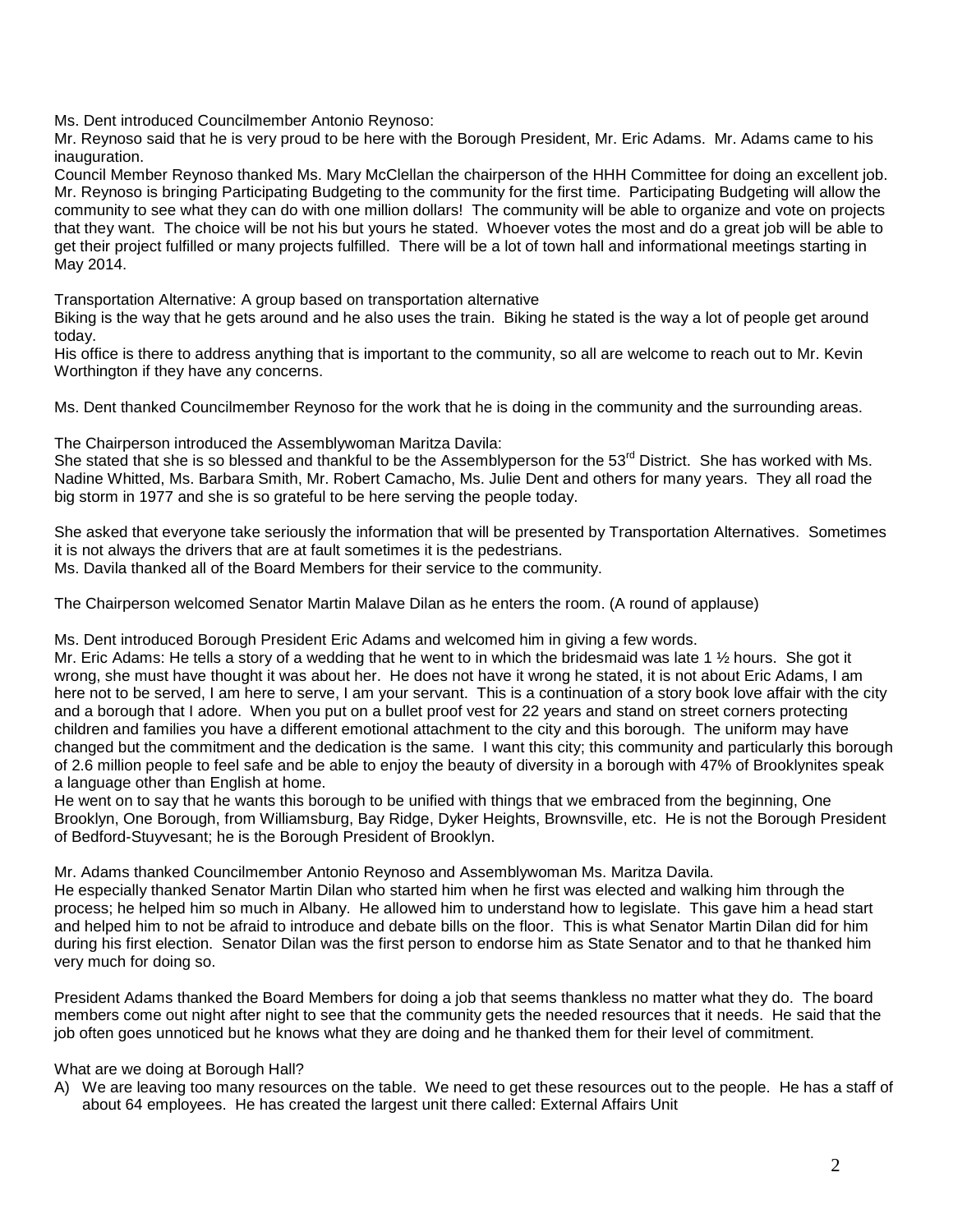It is time to engage with people who are hurting because he feels that when people hurt they hurt others. We must provide real services to people and we cannot wait for them to come to Borough Hall, we must go to them. He is teaming up with institutions like NYU / Free Dental Clinic / School of Dentistry, meeting people one on one, knocking on doors and standing at train stations, visiting senior citizen centers, etc. He and his staff are hitting the streets, and as long as you are energetic and you can get the work done you can be on his team age does not matter.

B) Developing an Artistic Community – Includes dancing, singing, etc. Our kids would not carry guns if they could carry a trumpet or a drum stick in their hands.

C) Affordability – This borough must remain affordable. Mr. Adams subscribes to the Mayor's belief that we have to create 200,000 units of affordable housing. We also have to engage in a new conversation because people cannot continue to ask "affordable for whom". The dollar amount must be real to the community and people must have the right to be part of the growth that this borough is experiencing.

Mr. Adams stated that he will push hard and he will use his capital monies and capital resources and sit down with developers in Brooklyn and let them know that if they want to develop in Brooklyn they must ensure that they will have affordable units of housing that middle income New Yorkers and lower income New Yorkers have a right to live in. Also they must be able to protect our seniors.

 They have already met with all of the banks to be part of his financial literacy team; they are meeting with hospitals to deal with the issue of obesity and the other issues that are impacting us.

Mr. Adams said that he did some good things as a police office and some good things as a State Senator and he will do some good things as Borough President so not to worry. The Joralemon Street building is available for anyone that needs it.

Ms. Dent: Thanked the Borough President for coming and said that the Bushwick residents will take him up on his offer to visit him. Ms. Dent is the Commissioner of the Board of Elections so she sees Mr. Adams every month. She said that Mr. Adams is easy to talk to, and reachable. She also thanked him for sending Mr. Kevin Wolf as his representative at the community board meetings.

The Chairperson, Ms. Julie Dent welcomes Senator Martin Dilan. She stated that Senator Dilan has been doing many great things for Bushwick for many years and the surrounding communities. Senator Dilan especially cares for children and he has been fighting very hard for Early Learn programs and other children's programs.

Senator Martin Dilan: I am happy to be here today and I am also happy to see our Borough President Eric Adams here. It was a pleasure serving with him in the Senate. After so many years serving on the Community School Board in Bushwick and the Planning Board also the City Council, and State Senate, I love Bushwick; I was born and raised here, the Senator stated.

The Senator had a hand in doing so much in Albany this year. In Albany they have put a good budget in place, provided programs for housing and set up programs for those who have HIV. Although we have done a lot of things in Albany there is still a lot more to do.

The Senator stated that we have lived here all of our lives and our children live here and they want to stay here and we want them to stay here. New ones are coming to our community and they are welcomed, however we would all like to live here together.

2) Transportation Alternatives (TA) Presentation on Safer Street Forums within the Bushwick District:

Presentation by Mr. Drew Levitt and Mr. Miller

Mr. Miller: Approximately 300 people are killed every year by cars and approximately 10,000 people are seriously hurt by cars.

Proposal: To have two neighborhood forums to identify short term street safety improvements and start conversations among community members and city agencies about longer-term solutions.

The goal of the first forum is to have a specific list of projects and topics for further discussion with community members and representatives of City Agencies at the second forum.

The second forum: specific list of improvements – in infrastructure, enforcement, and traffic safety instructions – requested by the citizens of Community District 4. City Agencies such as the DOT, DOH, etc., will be on hand to collect input and hear any new concerns from the community.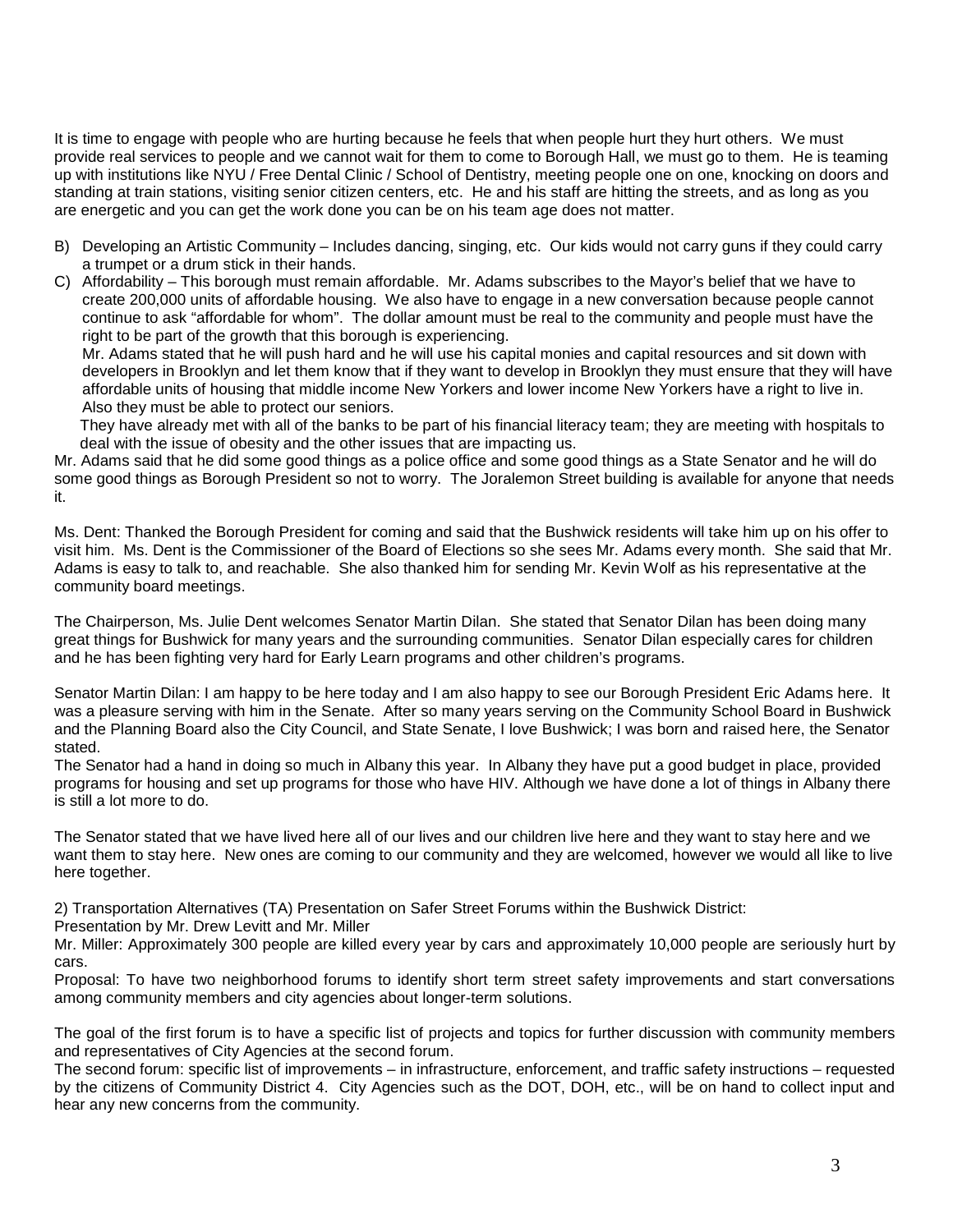Following the two forums, we will continue to track the status of the requested improvements and we will keep members of Community Board #4 up to date on the progress.

Transportation Alternative will be working very closely with the Transportation Authority.

They also asked that if anyone knows of streets that are dangerous and streets that one does not feel safe on that they let them know.

Ms. Dent said that she will volunteer her learning center as a meeting place in June 2014 if they need such a place to meet.

**Roll Call: 8:00PM** 29 members present constituting a quorum.

Ms. Dent asked for the acceptance of the agenda with any necessary corrections. Rev. Grace Aytes moved to accept the agenda as written. It was second by Mr. Freddy Fowler. All board members present were in favor.

Ms. Dent asked for the acceptance of the previous month's minutes with any necessary corrections. The March 2014 meeting minutes was accepted by Ms. Martha Brown and second by Mr. Robert Murray. All board members present were in favor.

# **Chairperson's Report, Ms. Julie Dent: 8:03PM**

Ms. Dent asked that the Elected Officials and /or their representatives to introduce themselves and state their respective address and telephone numbers.

- 1) Brooklyn Borough President Eric Adams, 209 Joralemon Street, 718-802-3764
- 2) Kevin Wolfe Representing Brooklyn Borough President Eric Adams, 209 Joralemon Street, 718-802-3764
- 3) Senator Martin M. Dilan, 718 Knickerbocker Avenue, 718-573-1726
- 4) Charvey Gonzalez Representing Senator Martin M. Dilan, 718 Knickerbocker Ave. 718-573-1726
- 5) Councilmember Antonio Reynoso, 244 Union Avenue, Brooklyn, NY 718-963-3141
- 6) Kevin Worthington Representing Antonio Reynoso, 244 Union Avenue, 718-963-3141
- 7) Yanuski Rodriguez Representing District Attorney Kenneth P. Thompson, 350 Jay Street, Brooklyn, NY , 718-250- 2565
- 8) Kicy Motley, Representing Mayor Bill de Blasio, CAU, **kmotley@cityhall.nyc.gov**, 347-331-2327
- 9) Celeste Leon Representing Councilmember Rafael Espinal, 786 Knickerbocker Avenue, 718-642-8664
- 10) Assembly Member Maritza Davila, 249 Wilson Avenue, 718-963-7029

Representative from City, State or Federal Agencies:

- 1) Det. Franco, 83<sup>rd</sup> Pct. Community Affairs Unit, 480 Knickerbocker Avenue, 718-574-1697, [damarys.franco@nypd.org](mailto:damarys.franco@nypd.org)
- 2) Maggie Mangual Wyckoff Heights Medical Center -Positive Health Management Program, 342 Stanhope Street, Prevention Health Manager, 718-508-4669, [mmangual@wyckoffhospital.org](mailto:mmangual@wyckoffhospital.org)
- 3) Boniface WeWe, Brooklyn Public Library, Washington Irving Branch, 360 Irving Avenue, 718-682-7387
- 4) Mr. Robert Solano –CUFF (Churches United for Fair Housing)1080 Willoughby Avenue, 718-360-2906
- 5) Martin Maher Dept. of Parks
- 6) Ramon Rodriquez, CEO of Wyckoff Heights Medical Center

2014 Summer Youth Employment Program (SYEP) is Now Accepting Applications: Applications have been extended to May 2, 2014. All youth ages 14-23 who permanently reside within the five boroughs of New York are eligible and encouraged to apply. To apply for SYEP, you only need to submit a complete application by going to [www.nyc.gov/dycd.](http://www.nyc.gov/dycd) NYC youth are paid for the summer months of July and August for six weeks. Only one application will be accepted for each applicant. Complete applications will be submitted in a lottery to determine those applicants who will be offered an opportunity. Should your application be submitted by hand you should bring it to the SYEP provider you wish to work. DYCD provides online information to help with the selection of a provider. Note that the submission of an application does not guarantee a job.

L.I.F.E. (Labor and Industry for Education) Audrey Johnson Learning Center, 272 Moffat Street (between Knickerbocker and Wilson Avenues) and the John Coker Early Learn Center, 1375 Bushwick Avenue (corner of Decatur Street) are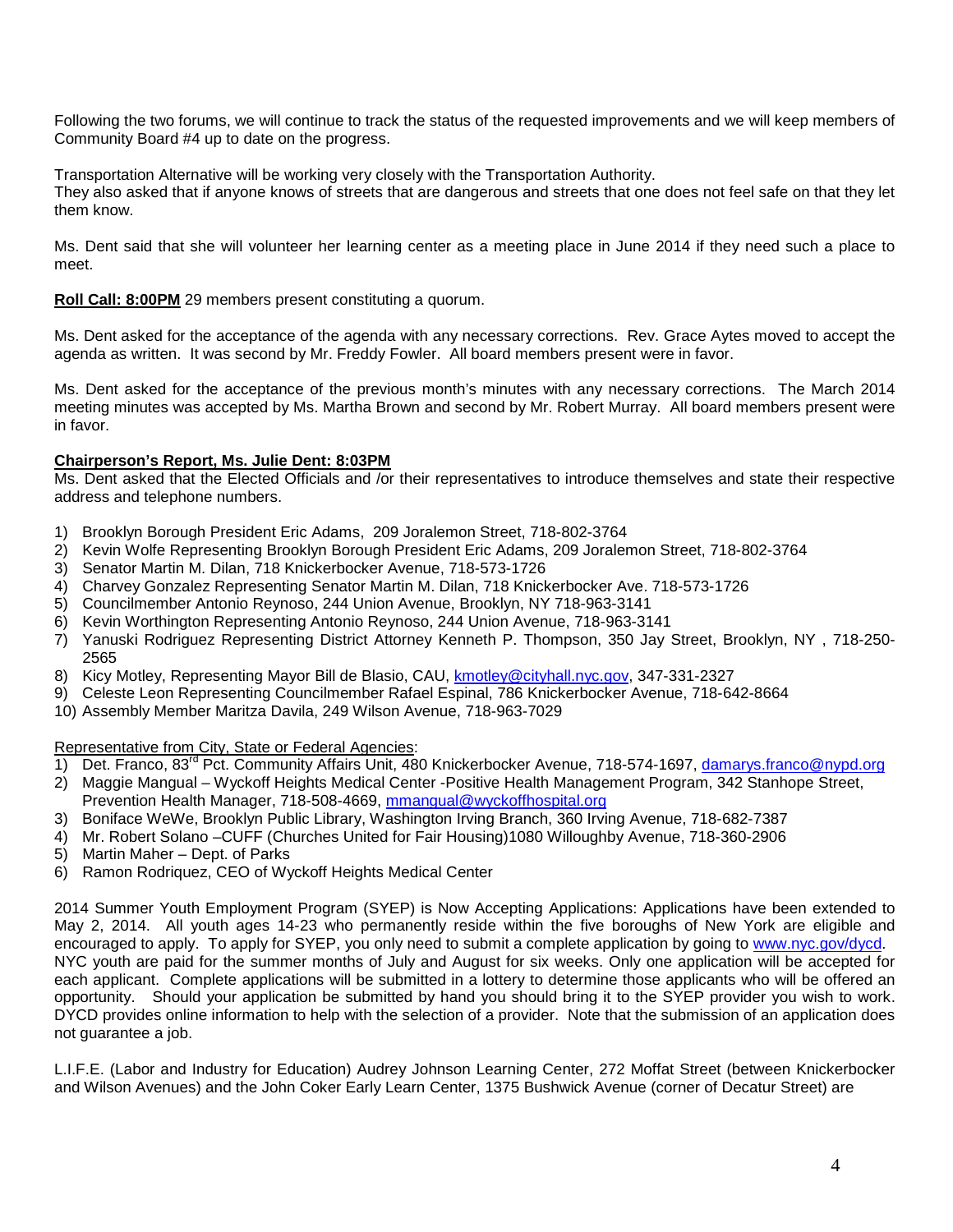enrolling children 3 to 5 years of age. Free HEADSTART and U.P.K., Creative Curriculum, Nutritious Meals, Family Services and Certified Teachers, etc. Audrey Johnson Learning Center: 718-574-0130; John Coker Early Learn Center: 718-452-1414

NYC DOE – City Announced steps to help community based Pre-k Programs attract and retain high-quality educators. The Mayor announced steps to help community based organizations attract and retain high quality pre-K teaches as part of the historic expansion of full day pre-K. The investment paid for through funding recently secured for the state, will make compensation for certified pre-K teachers at CBO's more competitive with that of their peers in public schools. Mayor de Blasio also stated that a great classroom starts with a great teacher and steps to help our grass-root community group attract and retain the best and the brightest educators is very important. In NYC early childhood teachers in community based organizations currently earn significantly less than their counterparts with identical qualifications and experience in the public schools.

LIFE – Audrey Johnson Learning Center-Health Fair: The Health Fair will be held on Thursday, April 17, 2014 from 10:45am to 5:00pm, 272 Moffat Street. Services Available: Free health screening, free blood pressure testing sponsored by Wyckoff Hospital, free flu shots sponsored by Walgreens, free dental exam, and free nutritional facts.

# NYC-DOT Vision Zero Pedestrian Safety Workshop –Brooklyn!

On Thursday, April 24, 2014 at 6:30pm to 8:30pm at Plymouth Church, 75 Hicks Street and Tuesday, April 29<sup>th</sup> from 6:30pm to 8:30pm at Brooklyn College (Student Center, 2<sup>nd</sup> floor).

Learn about Mayor de Blasio's Vision Zero initiative, prioritize street projects and discuss street where you live, work and travel.

Five Boro Bike Tour – Volunteers at the 37<sup>th</sup> Annual TD Five Boro Bike Tour Sunday, May 4<sup>th</sup>. No cycling experience necessary. Rest area and water station are staffed by individuals and community organizations. T-shirts and breakfast or lunch will be provided. For more information call 212-870-2079.

Housing Court Answers 2014 Spring Training Series: Starts Friday April 25<sup>th</sup> through June 20<sup>th</sup>. The workshops are for advocates who assist litigants in Housing Court or clients/constituents with housing problems. Training is free and refreshments will be served. The following workshops are offered:

- Overview of Housing Court
- Housing Benefits for Seniors
- Subsidized Housing
- NYCHA
- **Getting Repairs**
- Help with Rent Arrears
- Negotiating Settlements
- Overview of Rent Regulations

You must register to attend. All trainings are held at Legal Services-NYC 40 Worth Street on Fridays 2pm to 5pm. (No training on May 23, 2014)

To register online go to the upcoming events page at Hcanswers.org. Questions call 212-962-4795 x 206.

### **District Manager's Report, Ms. Nadine Whitted: 8:10PM**

Meetings Attended: March 20, 2014 Women's History Month – LIFE Audrey Johnson Learning Center CB#4's Sanitation Committee Meeting (See Report)

March 24, 2014

NYC –NYPD Meet and Greet, hosted by the Borough President Eric Adams, Re-introduction to Commissioner Bratton and **All** of Brooklyn Commanding Officers of each Precinct and Police Service Area (PSA) and Transit District (TD)

At the meeting special acknowledgement and a proclamation was given to Osvaldo Valdez the hero from Bushwick who intervened and assisted while a NYPD Officer was involved in a scuffle.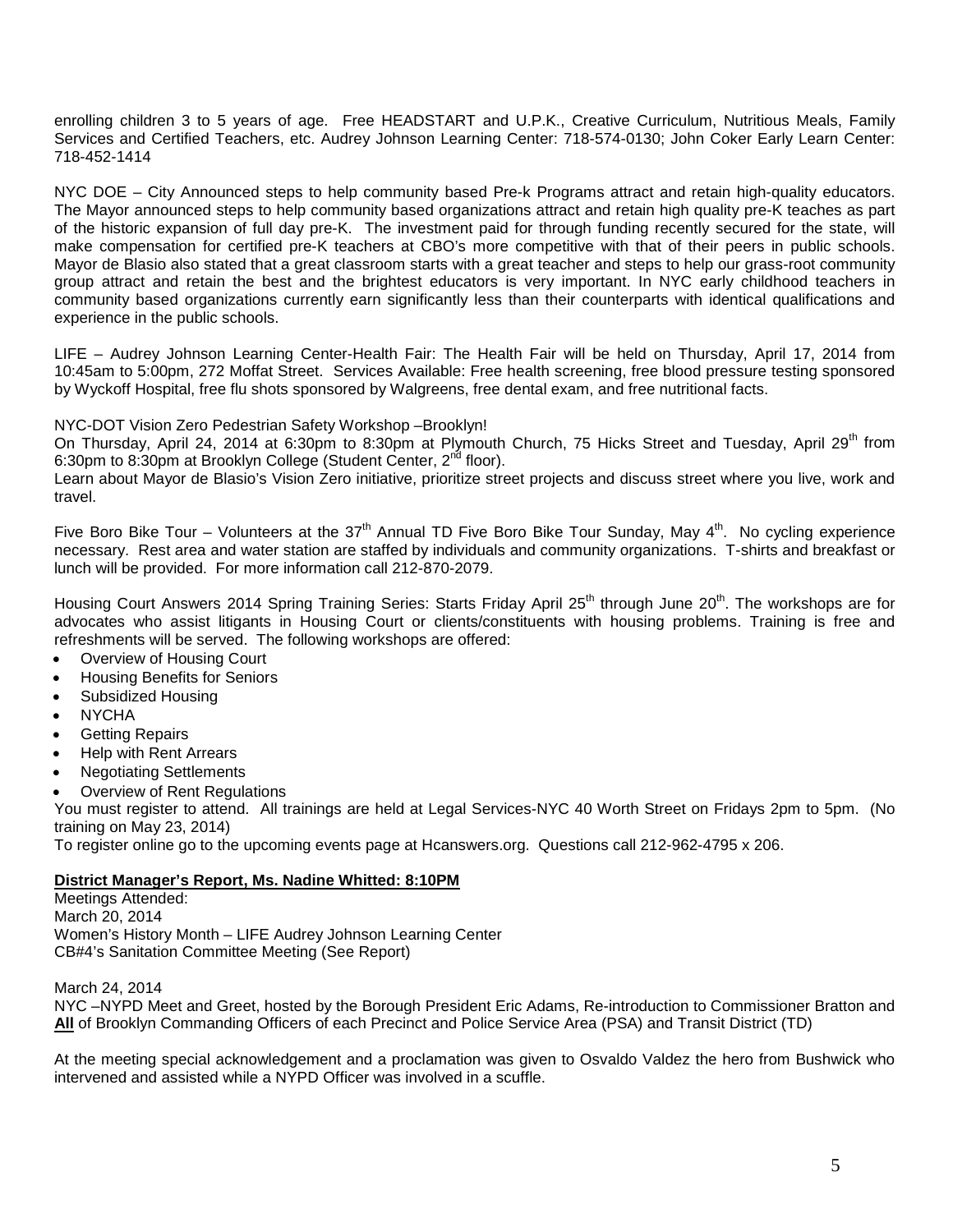March 26, 2014 CB#4's Parks and Recreation Committee Meeting (See Report)

April 1, 2014 CB#4's Environmental/Transportation Committee Meeting (See Report)

April 3, 2014 Attended the second Parks and Recreation Committee Meeting (See Report)

April 10, 2014 Attended the Nominating Committee Meeting (See Report)

April 11, 2014

Attended the Joint-Meeting of the Civic and Religious/Health, Hospitals & Human Services and the Public Safety **Committee** 

The Community Board #4 office has been flooded three times since February 14, 2014. The second time it occurred was on March 31<sup>st</sup>. Each time the District Manager and her staff have worked through it to make sure that the office could remain open. The last flood occurred on April 1<sup>st</sup>.

This has prompted the Executive Committee to instruct the District Manager to address a letter to our Elected Officials to make sure that the problems associated with these flooding are resolved once and for all. As of Monday, April 14, 2014 it seems that the problems have been cured.

City Agency Information:

NYC Department of Health: Measles Frequently Asked Questions

What is Measles? Measles is a highly contagious viral disease that causes fever and a rash.

Who gets measles? Anyone who is not vaccinated can get measles at any age.

How is measles spread?

Measles is spread by contact with an infected person, through coughing and sneezing. The virus resides in the infected person's nose and throat mucus. The virus remains active and contagious on infected surface for up to two hours.

What are the symptoms of measles?

Early symptoms of measles include fever (which can reach 103 to 105 degrees F), coughing, runny nose, sore throat and red watery eyes. Two to three days later little white spots called Koplik spots may appear on the gums and inside of the cheeks, although they are rarely seen. Three to five days after symptoms start a rash of red spots appears on the face and then spreads over the entire body.

For more information visit these online resources:

Measles (Immunization Action Coalition):<http://www.vaccineinformation.org/measles/>

Measles Overview (Centers for Disease Control):<http://www.cdc.gov/measles/>

FDNY

On April 6, 2014 a fire occurred at 17 Menahan Street a four story commercial building. The fire was located in the basement and the 1<sup>st</sup> floor.

# NYC-DOT

1) Speed Hump Approval – Pilling Street between Evergreen and Bushwick Avenues

- 2) Hosting a meeting on Proposed Traffic changes at Myrtle/Wyckoff Avenues and Palmetto Street
- 3) Citywide Paving on Myrtle Avenue from Palmetto Street to Himrod Street and Himrod Street to Bushwick Avenue
- 4) Summer Play Street: Definition and Process

# **Sanitation**

The Department of Sanitation Expands Placement of Public Space Recycling Container Citywide. Placement of these Containers will be at various parks busy sidewalks, venue, recreational center, and Bushiness Improvement.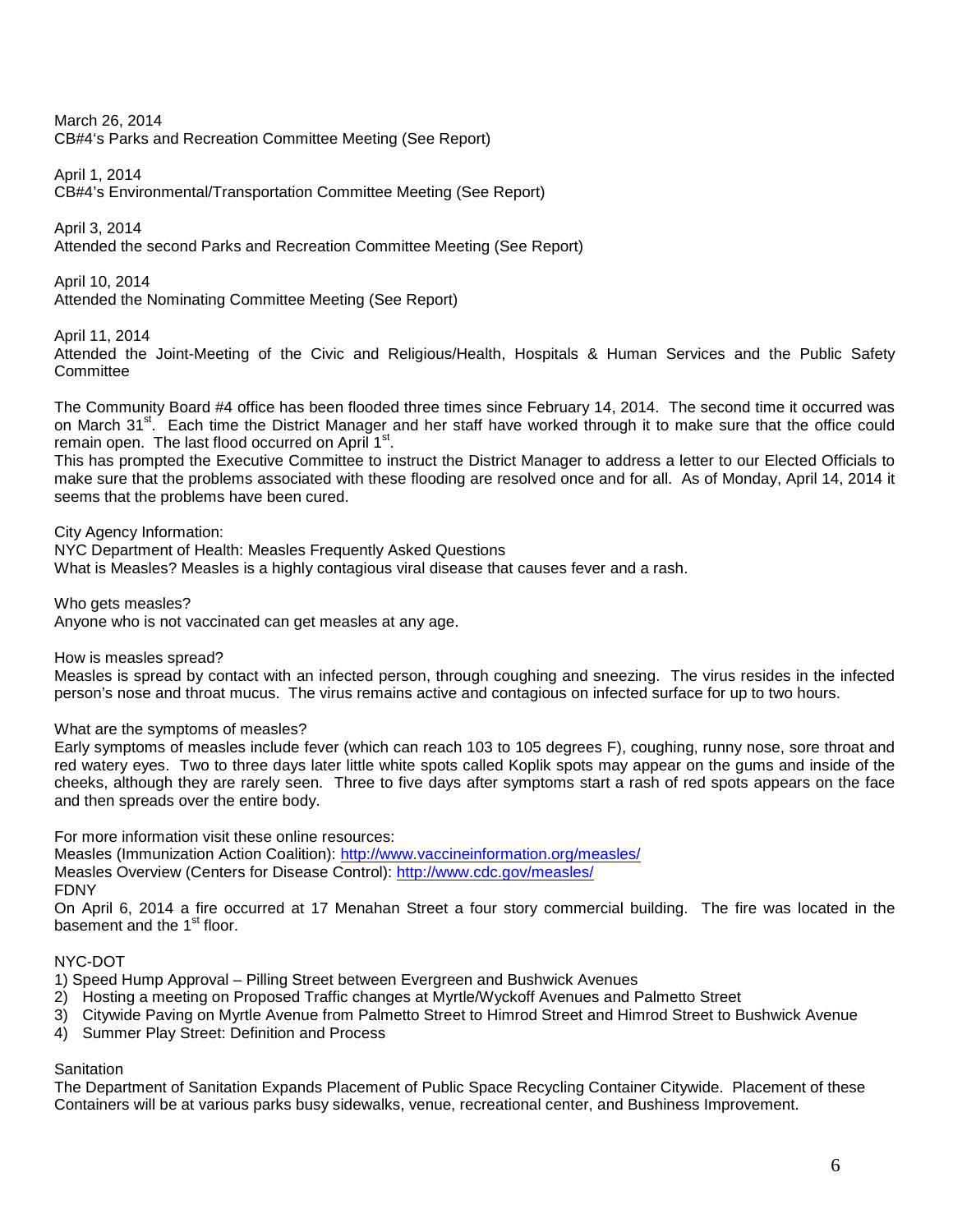Transit Authority

The Transit Authority will present to the board at the May 21<sup>st</sup> Community Board meeting their Wilson Avenue L -Train Station Capital Improvement project.

Other Issues

Brooklyn Speaks: Communities Against Gun Violence-Date April 24, 2014 from 6:30pm to 9:00pm, at the Cobra Club, 6 Wyckoff Avenue, hosted by WE ARE ALL BROOKLYN, a project of the center for community leadership.

Bike Bonanza – NYC Saturday April 26, 2014, at 570 Jamaica Avenue Free bike helmet fitting and distribution for the whole family from 11am to 2:30pm Update your child's bike at the kids swap from 11:30am to 2:30pm Free learn how to ride class from 12pm to 2pm

# **Committee Reports: 8:21PM**

**Civic and Religious Committee (CRC),** Chairperson Ms. Elvena Davis Meeting Held on Thursday March 13, 2014, 1420 Bushwick Avenue, Suite 370

Members Attending: Elvena Davis,

Others Attending: Nadine Whitted - District Manager,

Items Discussed:

Planning the  $9<sup>th</sup>$  Annual Bushwick Parade, to be held on June  $5<sup>th</sup>$ , 2014, Brooklyn/Queens Day

The theme will be the same as last years: Health & Exercising

Route: Start on Knickerbocker Avenue & Weirfield Street, walk to Jefferson Avenue, Jefferson Avenue to Wyckoff Avenue, make a right on Covert Street, walk back to Knickerbocker Avenue, make a right on Halsey Street and end at the park. The next meeting will be a combined meeting with the following Committees: CRC, HHH, & PSC, Friday, April 11, 2014, 83<sup>rd</sup> Pct., 480 Knickerbocker Avenue at 4PM.

### **Environmental Protection/Transportation Committee (EPT),** Chairperson Mr. Eliseo Ruiz, 8:25PM

Meeting Held on Tuesday, April 1, 2014, 9A.M., 1420 Bushwick Avenue, Suite 370

Members Present: Eliseo Ruiz

Others Attending: Nadine Whited – District Manager, Det. D. Franco, Drew Levitt, Miller Nuttle, Rachel Alberfisle and Ken Bandes

Items Discussed:

Transportation Alternative (TA) – Expansion of Local Organization List: At the last meeting with the TA, the committee recommended that the local list of organizations is expanded to include more organization from Community District #4.

1) The following organizations have been included: Make the Road NY, Bushwick United Head Start, L.I.F.E.- Audrey Johnson Day Care Center, All City Leadership Academy (parents association) and through conversation El Puente would soon be added.

2)Two Safer Streets Forums – The first one will be held

during the first week of May 2014, the second will be held during the

first week of June 2014. The dates were chosen to coincide with the school year. The first forum will seek to collect the insights and experiences of members of the Bushwick Community and will be collected at the first forum and shall provide an opportunity for citizens to present and discuss their ideas with representatives from relevant city agencies. (ex: DOT, NYPD, Dept. of Aging and others) City Agencies shall incorporate their presence at the second forum into their action plan for Vision Zero. Mayor Bill de Blasio's new Traffic Safety Initiative.

Prospective forum locations in CB#4 include: Diana Jones Senior Center, 9 Noll Street; PS 145 – 100 Noll Street; All City Leadership Academy - 321 Palmetto Street and LIFE - Audrey Johnson Learning Center - 272 Moffat Street. Desire outcomes: Development of specific list of topics for discussions with city agency representatives. Thereafter a specific list of improvements in enforcement and traffic safety instructions. Tracking of requesting improvements by coordinators of TA, with status updates to Community Board #4.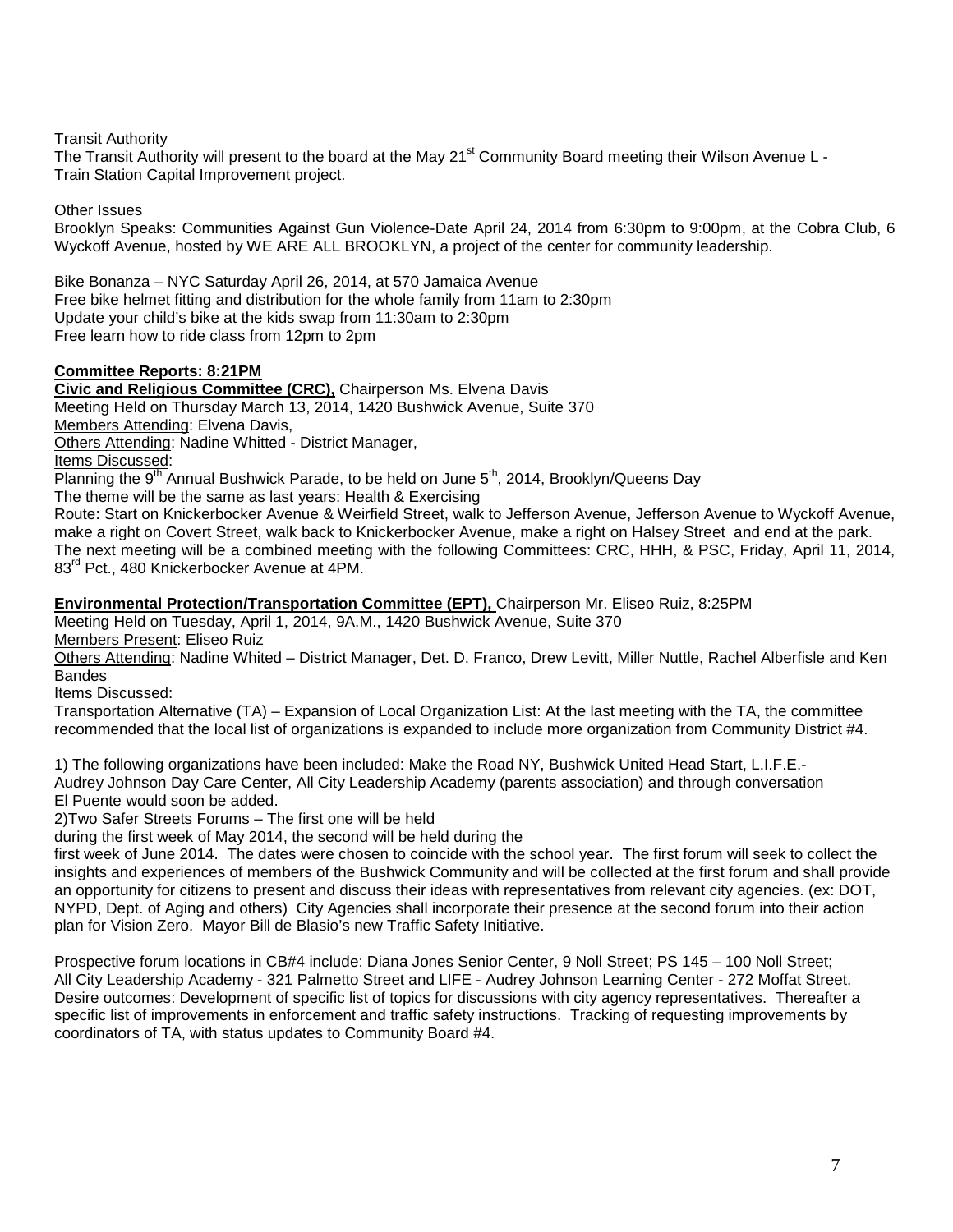**Parks and Recreation Committee (PRC):** Mr. Robert Camacho, Chairperson, 8:26PM Meeting Held on Wednesday, March 26, 2014 at 3:00PM, 1420 Bushwick Avenue, Suite 370 Members Attended: Robert Camacho, Committee Chairperson and Julie Dent, Board Chair Others Attending: Nadine Whitted – District Manager, PO N. Robinson & Det. D. Franco – NYPD 83<sup>rd</sup> Pct., Eddie Vargas-NYC DPR Kevin Jefferies - NYC Department of Parks and Recreation-Brooklyn Borough Office-Commissioner, Martin Maher-Chief of Staff, Emilio Llopiz - Special Event

#### Items Discussed:

CEQR Number: 14DPR010K- 282 Moffat Street City Map Change. The proposed mapping and acquisition of a currently vacant lot for park purposes -Commissioner Jefferies .Currently formal analysis is being performed environmental impact (boring and testing to make sure that there are no toxins at the site) Thereafter the ULURP process will begin. The Community Board, NYC Council and the Borough President must vote.

The site is a linear site with the ability to accommodate skate-park, toddler playground and seating area. The original request that came in to the then Councilmember Dilan was for a skate park. Councilmember Espinal supports this as well.

A formal scoping must be done to make sure that the ideas that were discussed then still exist now and also build a construction time-line. Once everything is determined it will take approximately three years to build the park. The design process cannot begin until the property is actually owned by the Department of Parks and Recreation.

Det. Franco questioned testing at this site in relationship to the testing that is ongoing at the Wolf Alport Site. Ms. Dent noted that testing in the area is ongoing in the area at both the learning center and at the public school. The Commissioner noted the testing is best for all involved.

Money to maintain the parks is always a battle at City Hall as reported by Andres Ledesma from NYC Councilmember Espinal's office, however Commissioner Jefferies stated it will not be an issue here as parks are so needed by the Community and newer parks are easier to maintain.

**Status of Acquisition of Block 3137 Lot 1, 6, and 9 Beaver Street/Garden Street:** Lot owned by HPD. Department of Parks is hoping to do a few things: take care of the sidewalk and remediated the buildings. HPD had knocked down the building but they have not fixed the sidewalk as of yet. The property must be free and clear from contaminants. The main argument there is that since the development funds are limited the Department of Parks and Recreation does not want to use the monies for remediation.

 DPR has been assured that the site has been cleared and a draft letter is in review by the agency (HPD) now. Approximately one month later is when DPR has the property transferred into its jurisdiction. The Scope has been done. Previously has a passive park with seating area. Nine months off from when DPR actually has the property, will be the Design Phase.

East Brooklyn Churches expressed interest in two local parks, Heckscher and Green, Central & Knoll. DPR has already begun work at Heckscher Park based on a mayoral allocation of \$750,000 and are well down the path of design with community input.

Green Central Knoll: Is a huge project – synthetic turf \$6 million dollars with lights and additional \$2 million, comfort station approximately \$1.8 million.

Commissioner Jefferies also mentioned that the EBC group had recommended the repair of water fountain and scoreboard. EBC had identified a group who had done a greening project whereby they would maintain it; the Commissioner suggested that the board reach out to EBC.

Process of instituting "Friend of" for local parks – Ms. Emily Sherrod who works in outreach for the Partnership for Parks helps groups who are interested in forming friends. Volunteers contact her and she informs them of the steps that are needed to take to form friends groups. Ms. Sherrod also explains to them of the resources that are available to support as well as NYC non-profit resources.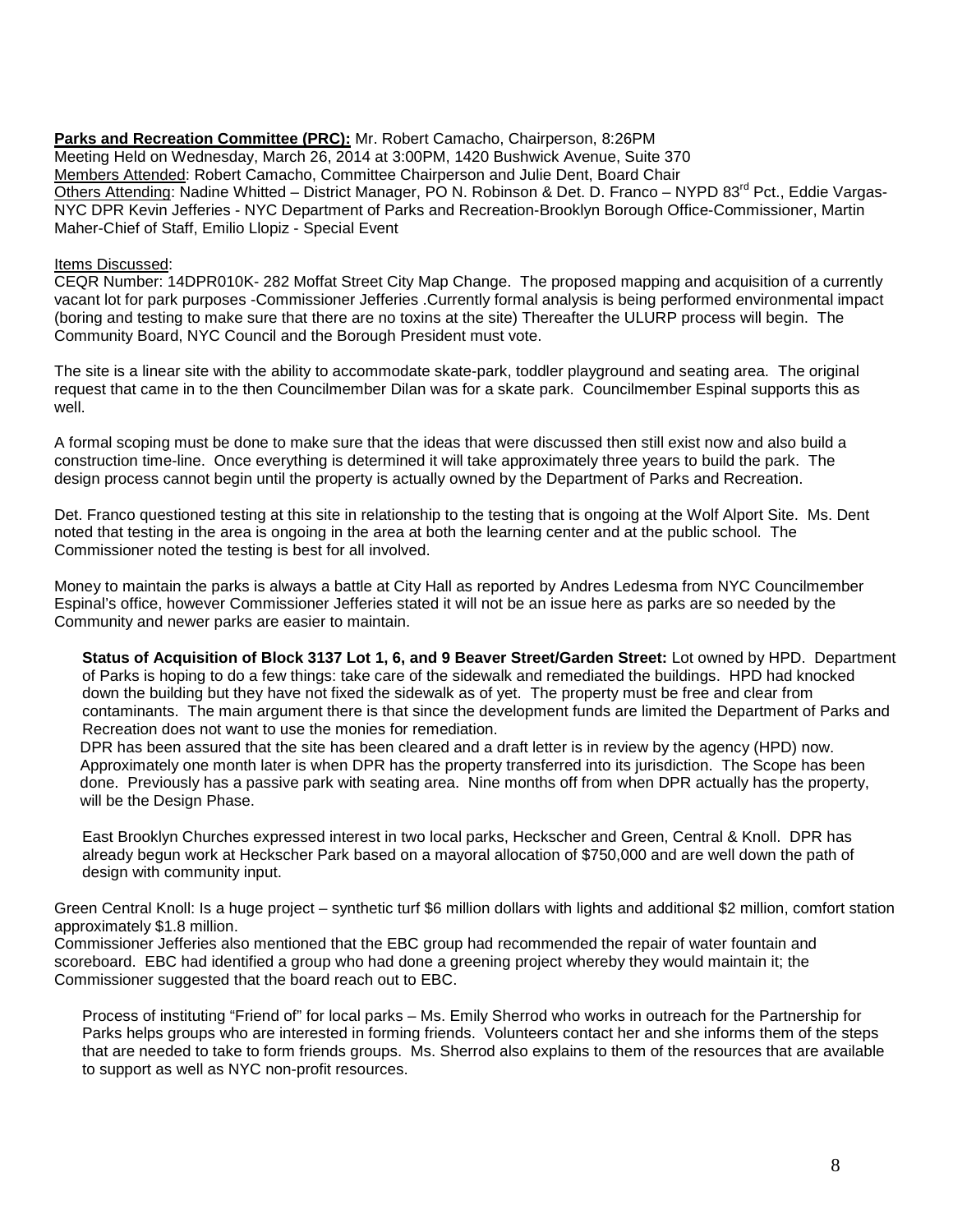Ms. Dent stated that many volunteers have express interest in working at both Irving Square and Heckscher parks. Also members from the community have planted many flowers and shrubbery in the park. The area is used as a dog run. Det. Franco stated that complaints have been received by the 83<sup>rd</sup> Pct. only sporadically, however more complaints are needed more frequently so that the precinct can address the problem more.

El Puente has expressed interest in stewardship at Hope Ballfield due to the canine waste problems there. Steward of the park can tell residents what could happen should one not clean – up after canine waste. Thereafter should the problem persist then enforcement would be in order.

# **Parks and Recreation Committee (PRC):** Mr. Robert Camacho, Chairperson, 8:33PM

Meeting Held on Thursday, April 3, 2014 at 6PM, 1420 Bushwick Avenue, Suite 370 Members Attended: Robert Camacho Others Attending: Nadine Whitted – District Manager, PO N. Robinson – NYPD 83<sup>rd</sup> Pct., Eddie Vargas- NYC DPR Purpose of the Meeting: Receiving required documentation in order to recommend to the following rules continue to apply

Baseball – 12 years and under No amplified sound No selling No BBQ Permits in Parks NO Food Playing games only (Not for Practice)

### **CENTRAL / GREEN / NOLL**

**SUNDAY:** QUEBRADILLA – 8AM TO 2PM **MONDAY, WEDNESDAY AND FRIDAY:** QUEBRADIALLA – 4PM TO 8PM **SATURDAY:** QUEBRADILLA – 8AM TO 8PM

 **SUNDAY:** WILLIAMSBURG SPORTS – 2PM TO 8PM **TUESDAY AND THURSDAY:** WILLIAMSBURG SPORTS – 4PM TO 8PM

# **HOPE BALL FIELD**

SUNDAY AND SATURDAY: QUEBRADILLA – 8AM TO 8PM MONDAY – FRIDAY: 4PM TO 8PM

# **BARRY MORROW (BUSHWICK)**

SUNDAY: REAL GUADALUPE SOCCER - 8AM TO 4PM MONDAY TO FRIDAY: REAL GUADALUPE SOCCER - 4PM TO 8PM SATURDAY: REAL GUADALUPE SOCCER - 8AM TO 8PM SUNDAY: LIGA LIBERTADOR BOLIVAR SOCCER- 4PM TO 8PM

Community Board #4 made these recommendations to the Parks & Recreation Department

# **Sanitation Community SAN**: Mr. Raul Rubio, Chairperson, 8:36PM

Meeting Held: March  $20<sup>th</sup>$  2014, 4pm to 6pm

Members Attending: Nadine Whitted, CB#4's District Manager, Raul Rubio, Annette Spellen, Tari Sunkin Others Attending: Renee Peperone and Veronica Sandy

Due to circumstances, the committee has not met in several months. The charge of the committee members since the last time the committee convened was to do site visit to the schools in the area and report back if there were any sites where the trash was becoming problematic or lingering for more than a day. Of the information gathered some sites do not have an issue, particularly the sites that are equipped with "Easy Packs". These are large metal receptacles that hold large amounts of trash that are emptied directly into a truck so that the trash stays contained.

IS 296 was determined by our visits that they still have issues with its garbage disposal. A meeting with the local representatives of the Department of Sanitation and the School Custodial staff took place and the pickup schedules was amended to coordinate more efficiently, but this has not corrected the situation.

Suggestions were made to organize a 311 call campaign from local residents. A more diplomatic suggestion was to have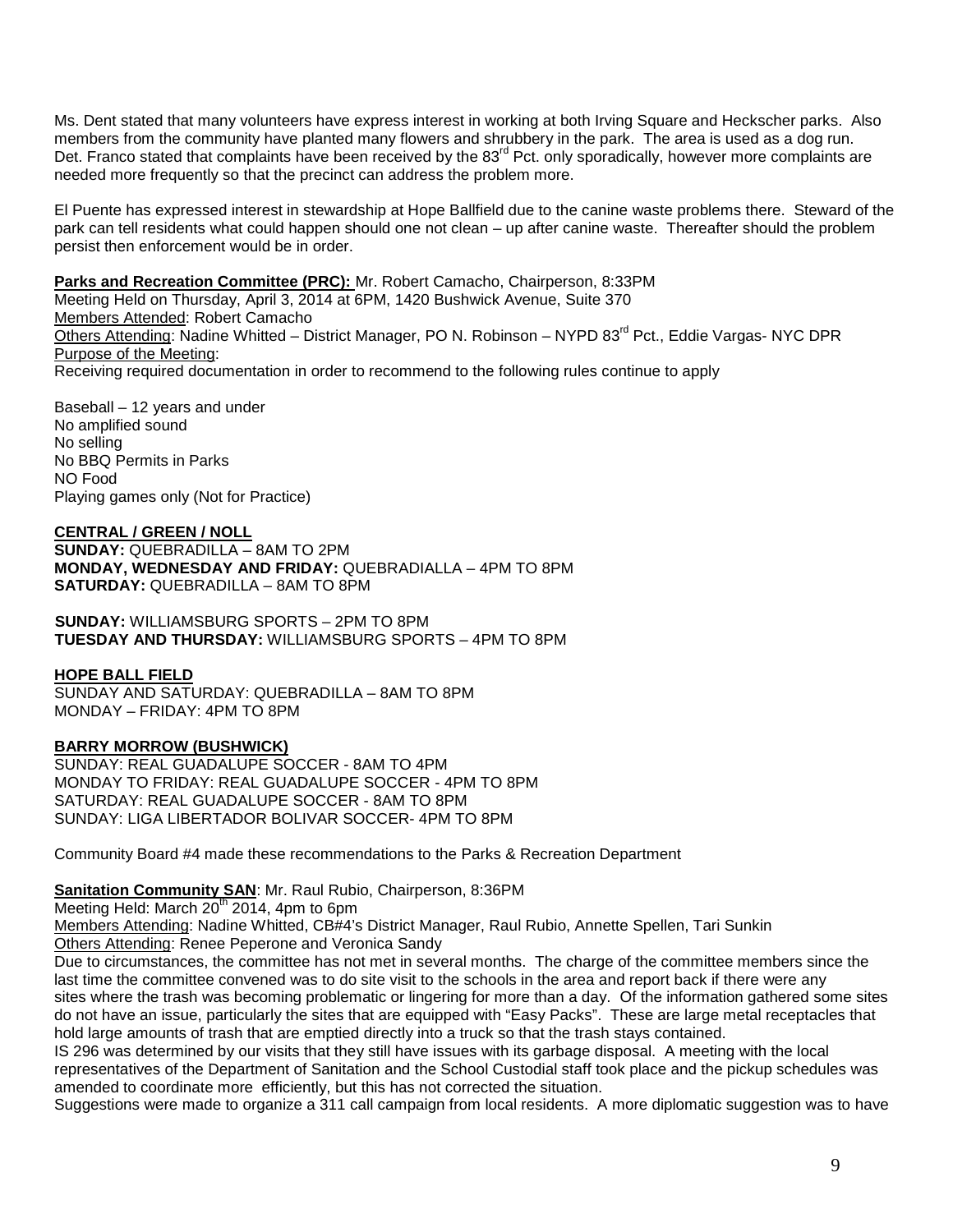conversations with the Principal and the School PTA to see if IS 296 would be willing to be considered for a composting Pilot Program through the Dept. of Sanitation. This could be a good way to address the food waste that seeping into the sideway and possible feeding the local rat population.

The committee will be reaching out to the School and the Department of Sanitation about considering IS 296 for the Pilot Program.

The committee is looking at other locations were lingering trash may be an issue.

Ms. Veronica Sandy from the Hope Gardens Tenant Association is also concerned about this matter and attended the meeting. She and her tenant association have worked to beautify her building and have through an RFP, gained funding that they used to create and maintain a garden and they have planted flowers around their building.

Renee Peperone attended the meeting to discuss BK ROT and their concept of a Bushwick Community Composting Initiative (BCCI). Currently they coordinate a weekly home Composting Collection, where for \$15 a month, your composting is collected by bike messenger between: March 20-June 21. You get a how to guide, composting bags, and a bag of finished soil. The program hires local youths to make the pickups. The program is growing and they are looking for space to put up more composting sites. To get more information and /or to sign up please visit: [WWW.BKROT.ORG.](http://www.bkrot.org/)

# **Recommendations: Public Hearing**

 Transportation Alternatives request the support of the Community Board to conduct a series of public forum on improving street safety in Bushwick.

 The Audrey Johnson Learning Center is on location at 272 Moffat Street and the second location can be at PS 145 or in a nearby location.

 The motion to have two public forums was motioned by Mr. Cyril Joseph and second by Mr. Robert Camacho. Al l members present were in favor. Motion passed.

### **Election of Officers: 8:28PM**

The Election of Officers was conducted and yielded the following results:

- 1) Chairperson Ms. Julie Dent
- 2)  $1<sup>st</sup>$  Vice Chairperson Ms. Martha Brown
- $3)$   $2^{nd}$  Vice Chairperson Ms. Victoria Fernandez
- 4) Recording Secretary Mr. Cirilo Nunez
- 5) Corresponding Secretary Ms. Virgie Jones
- 6) Financial Secretary Mr. Eliseo Ruiz
- 7) Treasurer Ms. Gladys Puglla
- 8) Parliamentarian Mr. Odolph Wright

### **Announcements: 9:29PM**

Brooklyn Public Library – Bike the Branches, Saturday, May 17<sup>th</sup>: Bike our network of 60 branches to explore the borough in a fun, new way and support the library. This fun and rewarding one-day bike ride gives people a chance to choose their own route to experience Brooklyn's diversity and our network of 60 branches-all while helping raise critical funds for the library. Register at [www.bklynpubliclibrary.org/support-the-branches](http://www.bklynpubliclibrary.org/support-the-branches) 

Follow the 83<sup>rd</sup> Precinct on Twitter!

To create an account: Go to [http://twitter.com](http://twitter.com/) and find the sign up box or go directly to<https://twitter.com/signup> Enter your full name, email address and a password Click Sign up for Twitter

On the next page, you can select a username (usernames

The City of New York Department of Housing Preservation & Development in partnership with Councilmember Rafael Espinal and Cypress Hills Local Development Corporation, cordially invites you to a Tenant's Forum on Tuesday, April  $22^{nd}$  at 6:30PM to 8PM, located at I.S. 171, 528 Ridgewood Avenue, Brooklyn, NY 11208

This will be an opportunity for tenants to get information on issues such as rent stabilization rules, HPD housing code enforcement, housing court, rent protections for seniors and the disabled, NYCHA housing, Section 8, bedbugs, tenant's rights and much more.